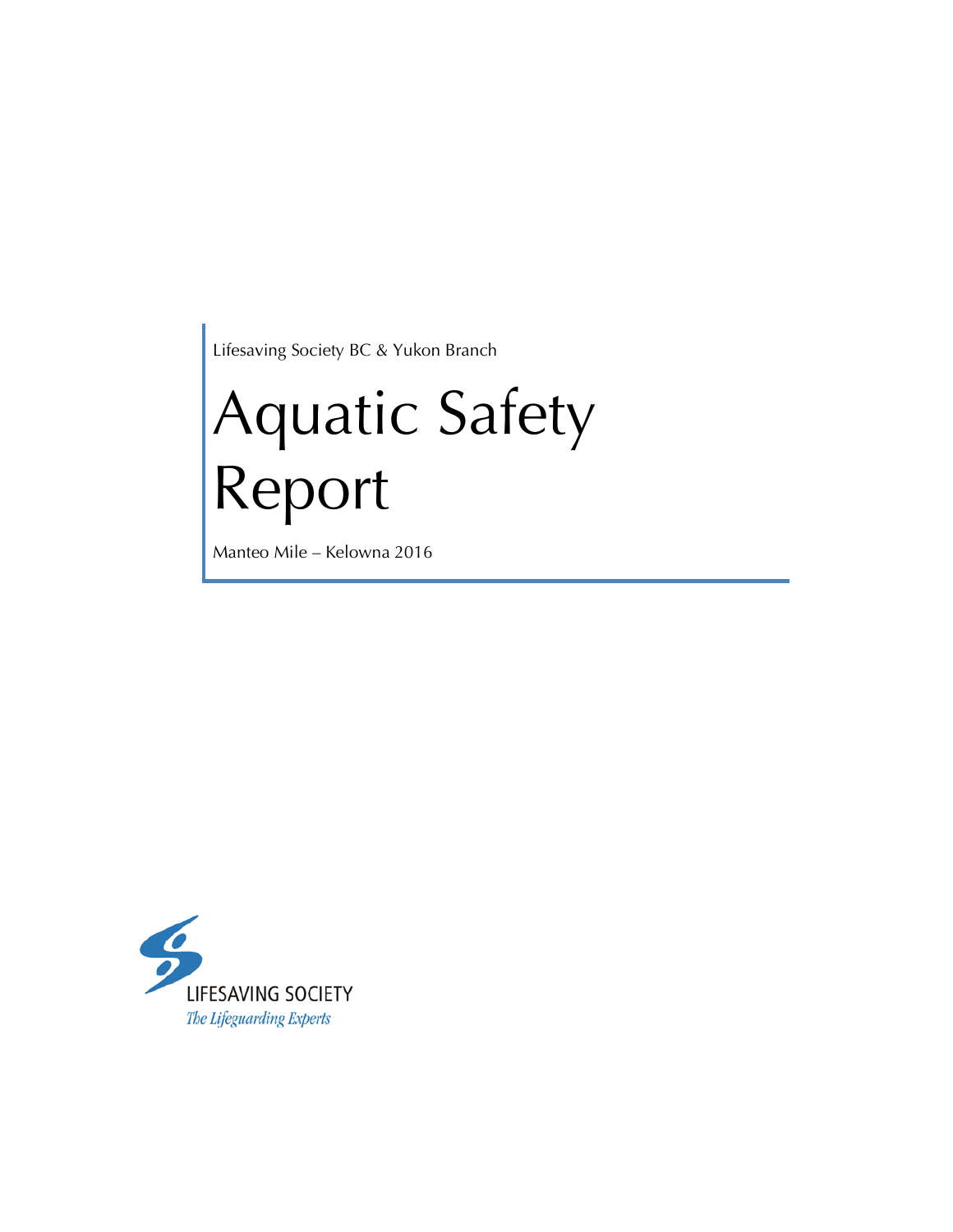# **EXECUTIVE SUMMARY**

The review of Kelowna Manteo Mile proposal is in response to a request by Ian Wilson, Park Service Manager, City of Kelowna. The request specified 4 questions to guide the review of the Manteo Mile swim course on Okanagan Lake for safety, possible alternatives and regulatory challenges. There was no site visit; instead the review was done with information provided by the City of Kelowna and through maps and images.

#### **Recommendation Summary**

The following recommendations are being made with support in the review:

- 1. Swimming not be encouraged or endorsed by the municipality where it does not provide separation of activities.
- 2. An alternative location be found for a long distance swim course that does provide for separation of activities (to prevent conflict between swimmers and boaters).

### **INTRODUCTION**

The Lifesaving Society is a not-for-profit organization whose vision is to prevent death and injury in, on or near the water. This vision is achieved through public education, training programs, safety management services and lifesaving sport.

The objective of the Aquatic Safety Audit Program is to maximize the safety of aquatic facilities (swimming pool and waterfronts) thereby reducing the likelihood of aquaticrelated injury and drowning.

A number of resources were referenced in the creation of this report including:

- Alert Lifeguard in Action
- BC & Yukon Waterfront Safety Guidelines
- Criteria for Beaches, Blue Flag Canada
- Transport Canada Safe Boating Guide
- Transport Canada, The Owners Guide to Private Buoys

It is the responsibility of the City of Kelowna management and staff to utilize this report in the best way they see fit. The Lifesaving Society and audit team members anticipate that management will act on the recommendations as stated and are not responsible for management's actions as a result of the report.

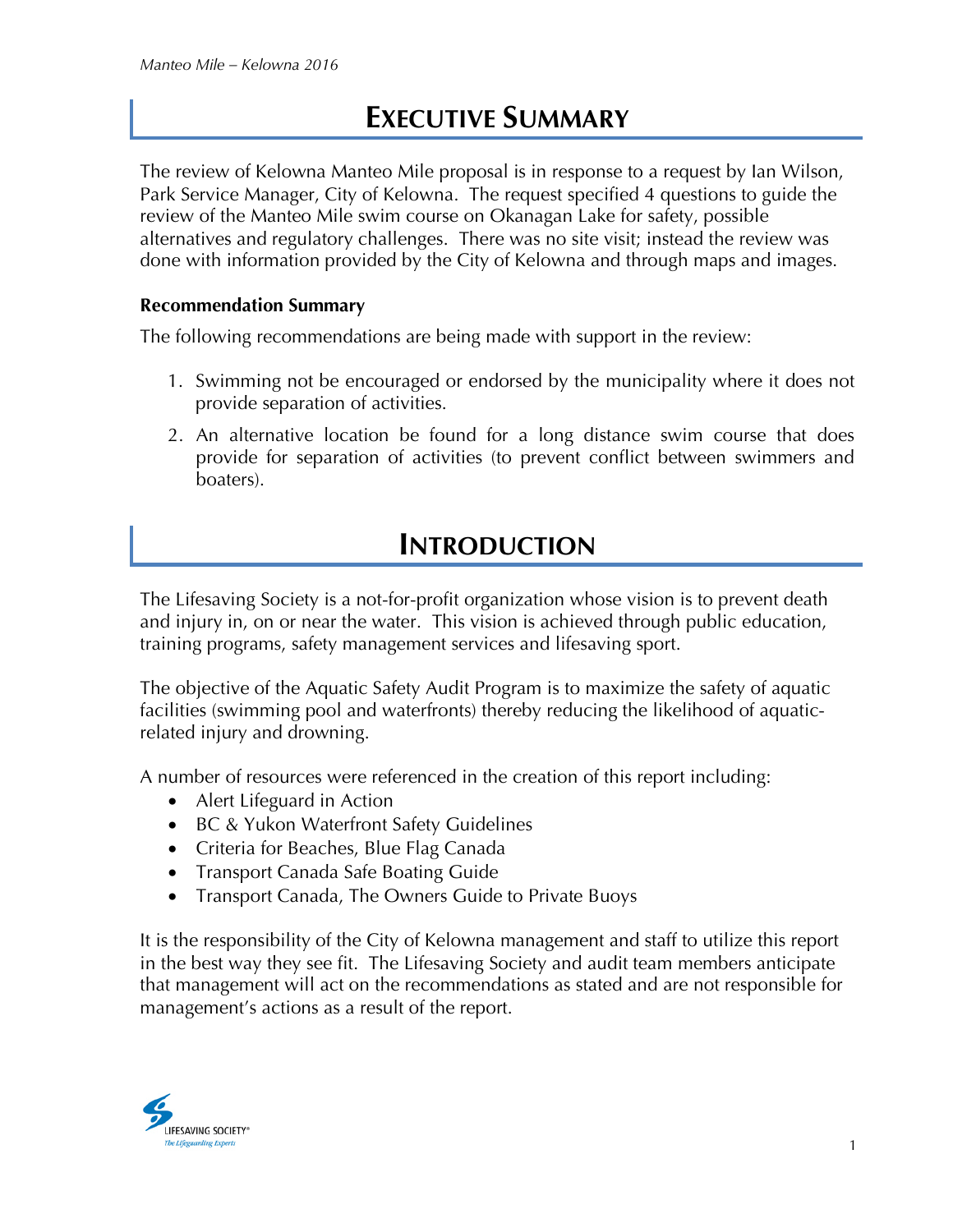#### **Do you think it is feasible to continue to offer the "Manteo Mile" as an option to the public?**

- 1.1 Most sources recommend that various water activities be separated into their own zone in order to limit conflict between the activities and to ensure the safety of those participating in each. For example, swimming should be separated from boating and kite boarding.
- 1.2 A swimming course designated with mapping and in-water distance markers (private buoys) constitutes an endorsement by the municipality of swimming as an activity in that location.
- 1.3 The location of the current course (Appendix 1) does not allow for separation of activities due to:
	- private property along the course that permits boat access
	- kite boarders using the south side of Rotary Beach Park
	- private marinas and piers south of Rotary Park
- 1.4 The Lifesaving Society would recommend that the activities be separated and consequently that a new location be found to create a formal swim course that is separated from boating, kite boarding or other water activities.

- Alert Lifeguarding in Action
- Criteria for Beaches, Blue Flag Canada
- BC & Yukon Waterfront Safety Guidelines

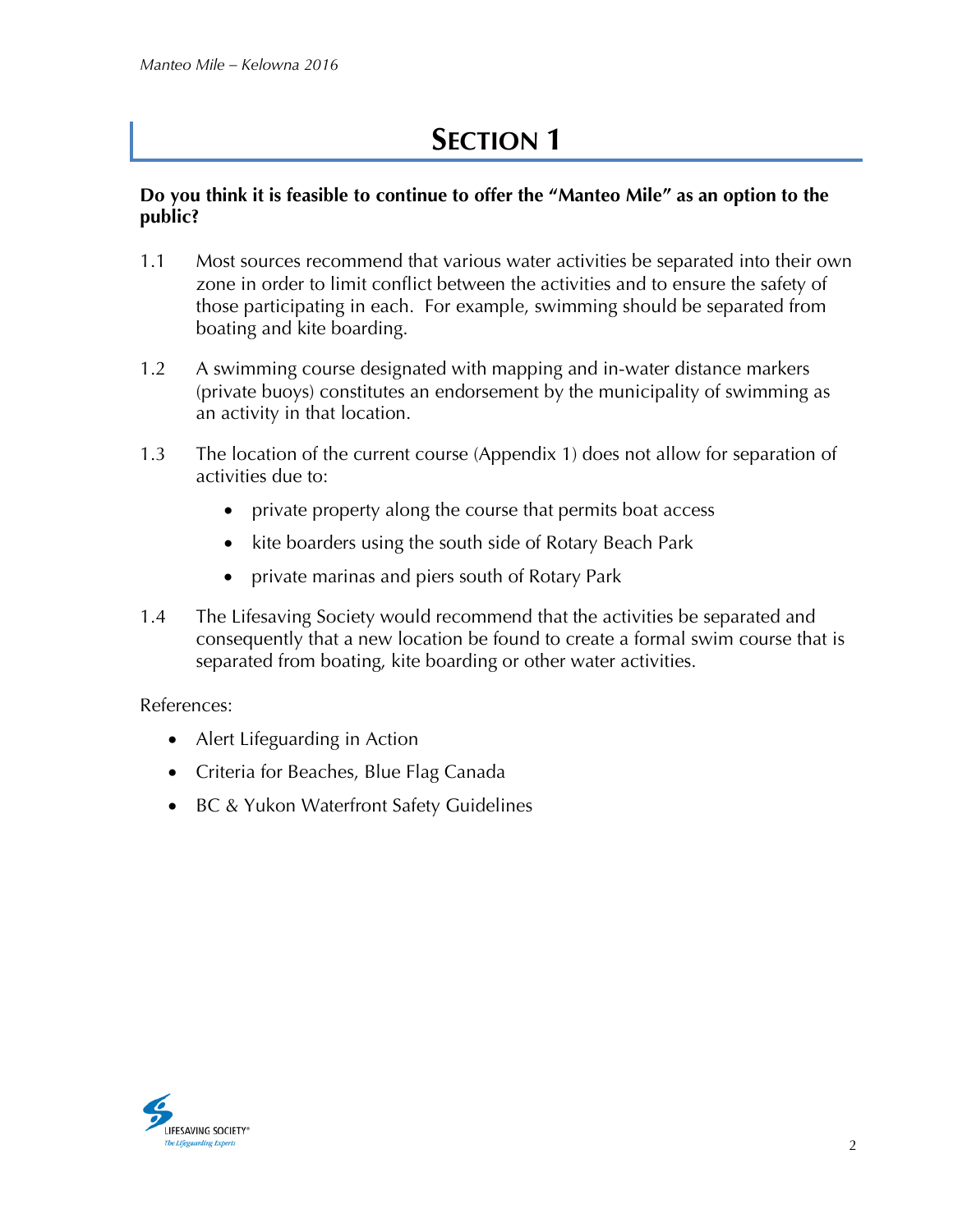#### **If we continue in this area, how do we do it safely and help minimize conflicts?**

- 2.1 The Lifesaving Society would not endorse the current Manteo Mile for improvements and promotion that would cause an increase in its current usage.
- 2.2 Distance markers and signage would enable the current users to promote this route to potential swimmers increasing the number of users and potential conflicts with boaters and kite boarders.
- 2.3 If the decision is to pursue this course, proper signage should be installed at both ends of the course (potential access points) outlining the path, distance, potential water conditions and risks (including conflicts with boaters).
- 2.4 Distance markers should be placed on information buoys not on swim buoys to ensure that boaters and swimmers understand that they are sharing the water. Swim buoys are only to separate the activities which is not the case in this scenario.
- 2.5 Safety information should be provided to the owners of the property that front the shoreline along the route. The information should outline the activity being promoted, what to expect and the role they play in ensuring the safety of the swimmers on the course and boaters accessing their properties.
- 2.5 Safety information should be provided to the kite boarders as a user group. The information should outline the activity being promoted, what to expect and the role they play in ensuring the safety of the swimmers on the course and kite boarders.
- 2.6 Speed restrictions must be enforced through speed restriction buoys and information provided to local users of the area.

- Alert Lifeguarding in Action
- Criteria for Beaches, Blue Flag Canada
- BC & Yukon Waterfront Safety Guidelines
- Transport Canada Safe Boating Guide
- Transport Canada The Owners Guide to Private Buoys

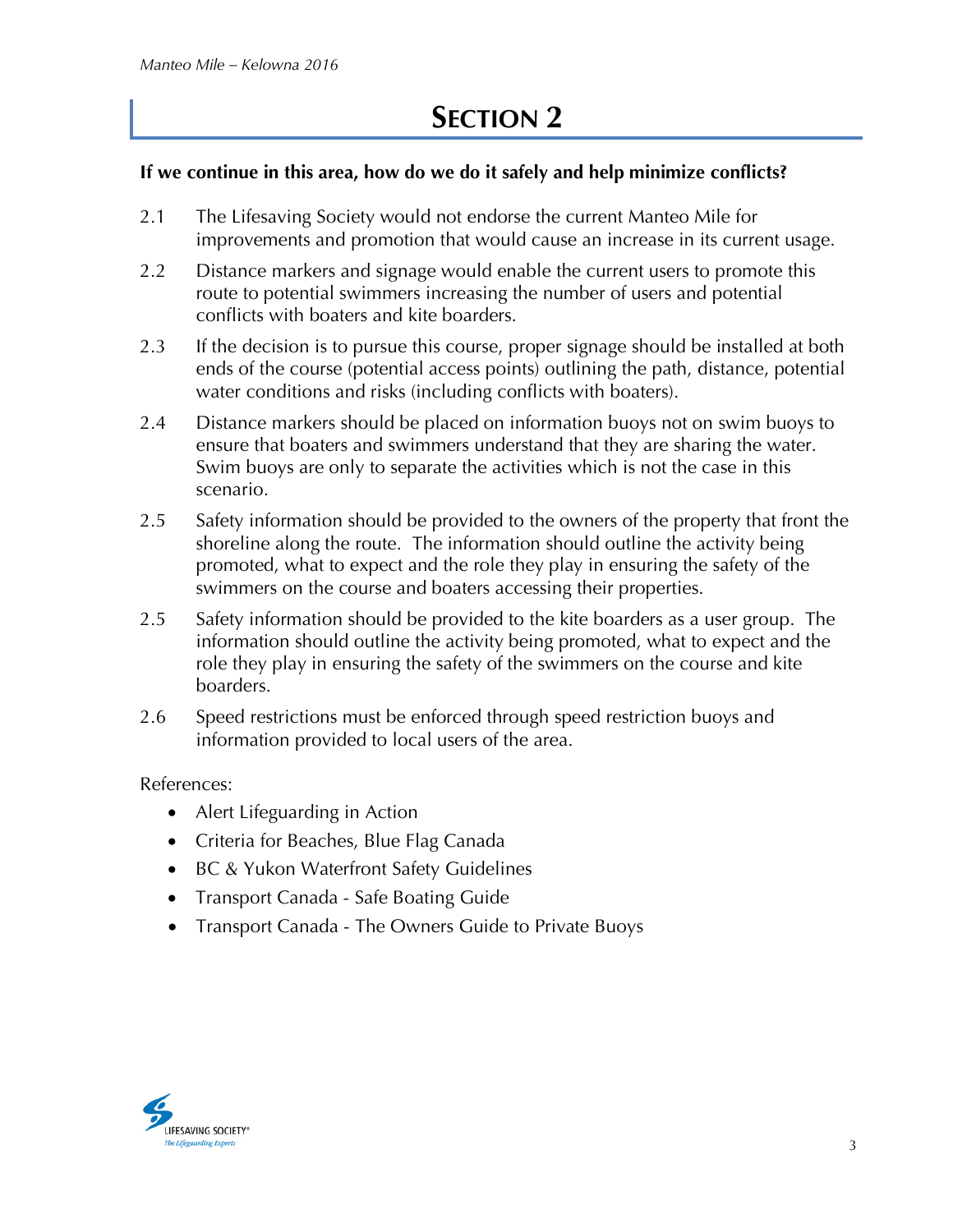#### **Do you think it is likely that Transport Canada will approve the placement of more buoys here?**

Transport Canada has final approval authority but some factors to consider are:

- 3.1 The proposed Information Buoys (see diagram) are not meant to be mooring buoys so do not fall under the Navigable Waters Protection Act.
- 3.2 The proposed Information Buoys are not meant to restrict vessel operations so do not fall under CSA2001 (VORR) – these buoys require Transport Canada approval.
- 3.3 The proposed Information Buoys are covered under the Private Buoy Regulations (PBR) which is included in the Canada Shipping Act, 2001.
- 3.4 PBR requires that private buoys comply with 7 principles. The first principle requires that private buoy owners: *Do not place a private buoy that will/may interfere with the navigation of any vessel, or that will/may mislead any boater*.
- 3.5 PBR requires the buoys to be of regulatory size, shape and colour meeting the Canadians Aids to Navigation System standards (see diagram).



- 3.5 It is not clear how close together the Information Buoys can be to ensure free access of vessels into the area. The current locations of the buoys are far enough apart that access would not be an issue.
- 3.6 It is not clear if the property owners have a say in the placement of private buoys in front of their properties.
- 3.7 The information should be provided to local users regarding the buoys, their purpose and location.

- BC & Yukon Waterfront Safety Guidelines
- Transport Canada Safe Boating Guide
- Transport Canada The Owners Guide to Private Buoys

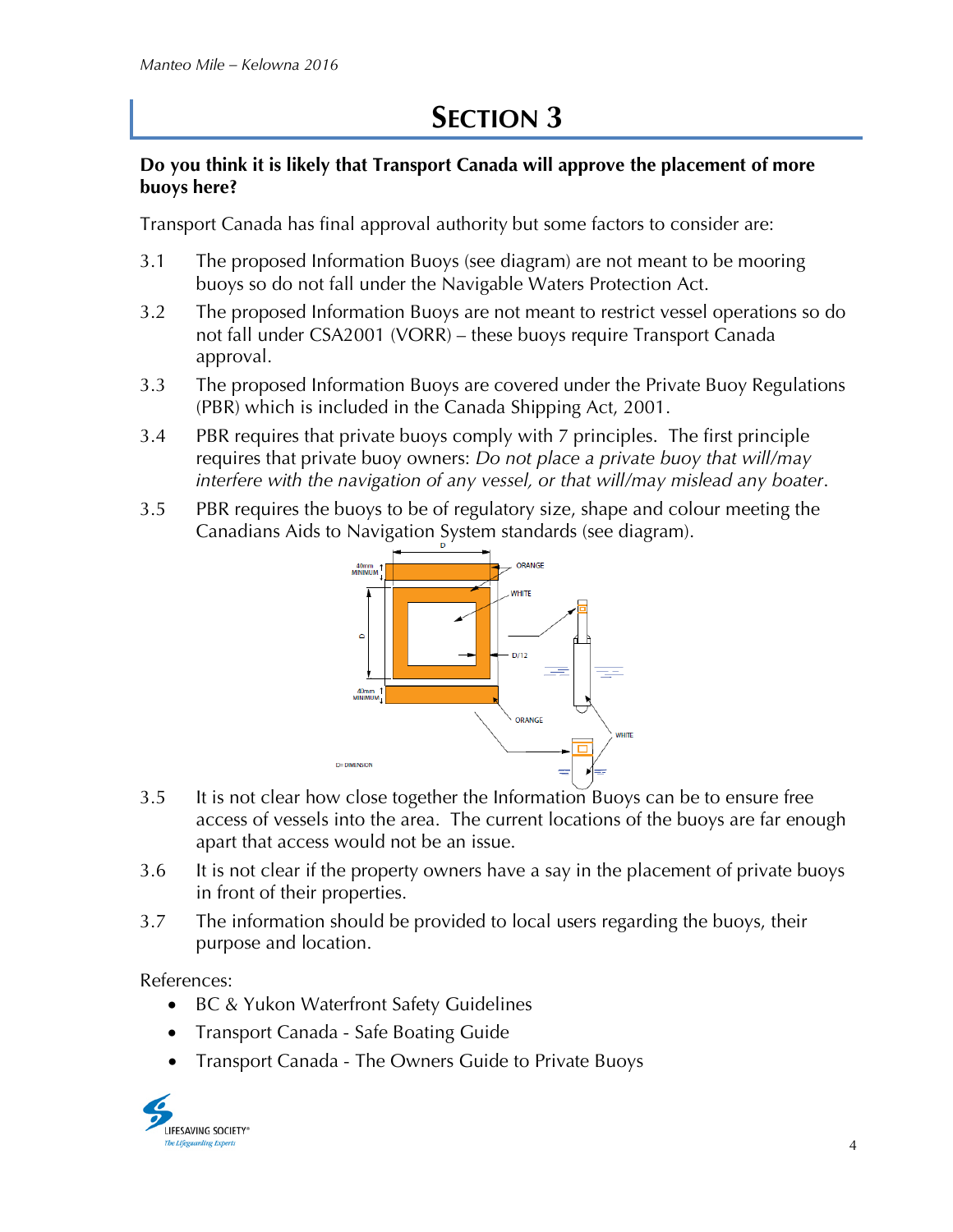#### **If you recommend that we look elsewhere, which location is preferred?**

- 4.1 Preferred relocation would be to a section of beach that is already designated as a swimming area and limits access to boats and other activities that interfere with swimmers.
- 4.2 It is critical that the course be well marked with waterfront signage and defined in the water similar to the double layer of swim buoys at Gyro Park effectively creating a swim lane for the distance swimmers. This course can have distance markers if desired.
- 4.3 A new location should be away from general beach users to minimize potential conflicts (e.g. inflatables entering into the swim course). This can be as simple as pulling it away from the beach with starting and finishing points at either end of the stretch of beach.
- 4.4 Milfoil can be a hazard for swimmers so a new location should be selected that would be weed-free or deep enough that it would not impede swimming.

- Alert Lifeguarding in Action
- Criteria for Beaches, Blue Flag Canada
- BC & Yukon Waterfront Safety Guidelines
- Transport Canada Safe Boating Guide
- Transport Canada The Owners Guide to Private Buoys